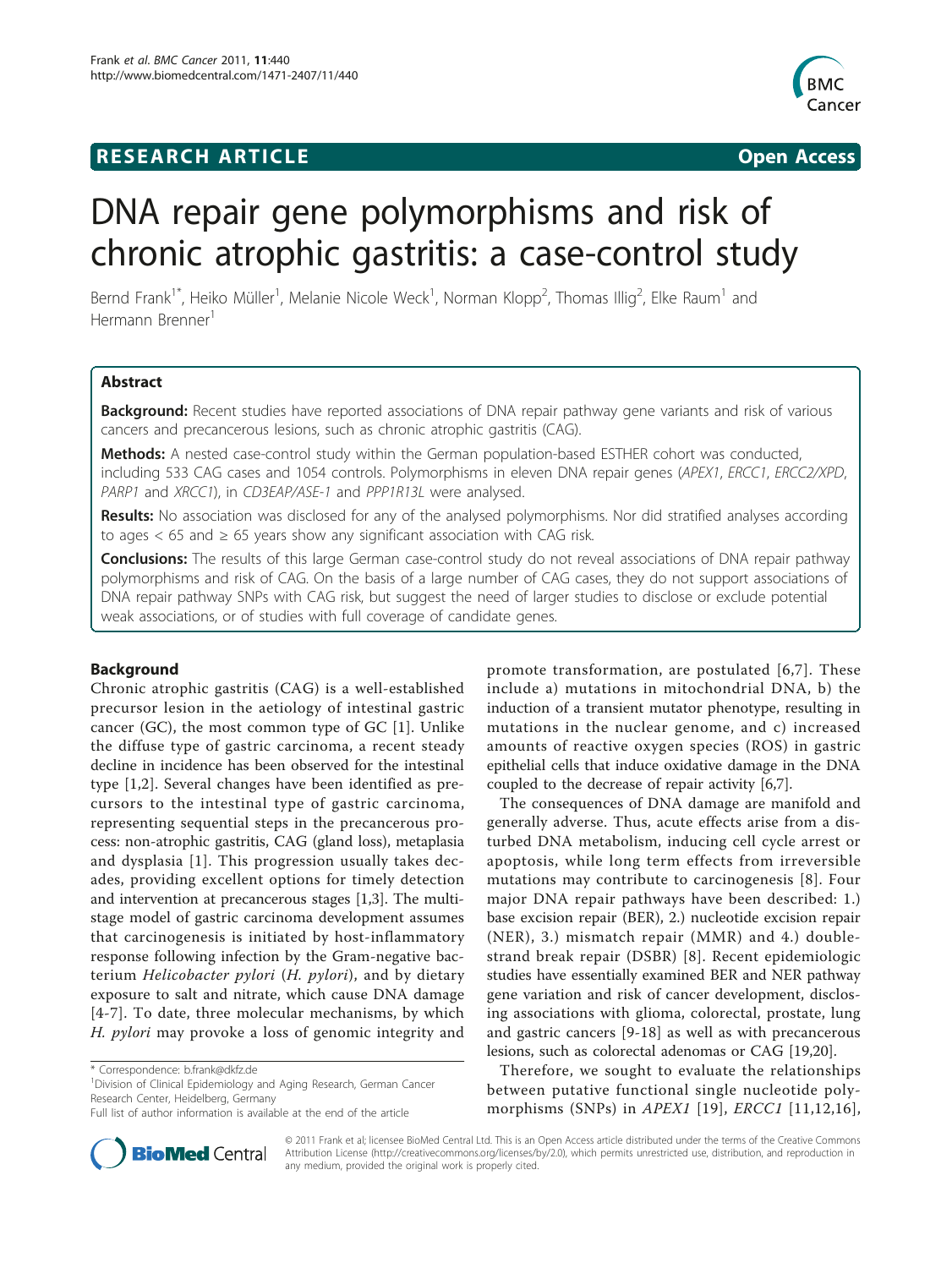ERCC2/XPD [\[10,](#page-2-0)[11](#page-3-0),[13,14,17](#page-3-0),[20\]](#page-3-0), PARP1 [\[9-](#page-2-0)[11,19](#page-3-0)] and  $XRCCI$  [[15,18,19](#page-3-0)], and in  $CD3EAP/ASE-1$  [[12\]](#page-3-0) and PPP1R13L genes [[12](#page-3-0)], which are components of a highrisk locus between ERCC1 and 2 on chromosome 19q.13.3 [[12\]](#page-3-0), and the risk of CAG.

## Methods

The present study comprised a subsample of the German population-based ESTHER cohort study, including 533 serologically defined CAG cases without GC history and a number of 1054 age- and sex-matched controls. Details of the ESTHER study design have been described previously [\[3,](#page-2-0)[21](#page-3-0)]. Briefly, 9,953 women and men aged 50-75 years were recruited between July 2000 and December 2002 by their general practitioners during a general health check-up in Saarland, a federal state in the south-west of Germany [\[3](#page-2-0)]. The study was approved by the ethics committees of the medical faculty of the University of Heidelberg and the medical board of the state of Saarland.

According to the study protocol and informed consent, serum and blood samples were obtained from all participants. Serum concentrations of pepsinogen (PG) I and II were measured by ELISA (Biohit, Helsinki, Finland). CAG was defined by applying the most frequently used serological definition, being PG I < 70 ng/ml and PG I/PG II  $<$  3 [[3\]](#page-2-0). For sensitivity analyses, we used alternative cut-points to delineate CAG [(PG I < 70 ng/ ml and PG I/PG II < 4.5) as well as (PG I < 70 ng/ml and PG I/PG II  $<$  2)].

In line with recent epidemiologic studies that have revealed associations of BER and NER pathway gene variants with risk of glioma, colorectal, prostate, lung and gastric cancers and their precursors [\[9](#page-2-0)-[20](#page-3-0)], selection was focused on SNPs in DNA repair genes. Non-synonymous and putative functional SNPs were of particular interest. Therefore, we searched public literature resources and databases (NCBI PubMed and dbSNP), favouring genes and polymorphisms with previous findings in view of susceptibility to precancerous lesions and different types of cancers. SNP selection included four BER gene variants (APEX1 D148E rs1130409, PARP1 -17G > C rs907187 and V762A rs1136410, XRCC1 -77T > C rs3213245), five SNPs in NER genes (ERCC1 N118N rs11615, ERCC2/XPD K751Q rs13181, D312N rs1799793, R156R rs238406 and -114C > G rs3810366), and two SNPs in CD3EAP/ASE-1 (rs735482) and PPP1R13L (rs6966) which, together with ERCC1 N118N rs11615, represent the high-risk haplotype on chromosome 19q13.3 [\[12](#page-3-0)].

Genotyping was performed with  $\mathrm{iPLEX}^{\circledast}$  single base primer extension and matrix-assisted laser desorption ionisation time-of-flight mass spectrometry (Sequenom, San Diego, USA) [[21](#page-3-0)], and a random sample of  $> 5\%$ was analysed twice for quality control.

Genotypes of participants were used to estimate allele frequencies, and departure from Hardy-Weinberg equilibrium (HWE) in controls ( $P \le 0.01$ ) was assessed using Pearson's chi-squared test. SNP associations were evaluated using unconditional logistic regression models to estimate sex- and age-adjusted odds ratios (ORs) and 95% confidence intervals (CIs). As CAG strongly increases with age [\[3](#page-2-0)], subgroup analyses included stratifications according to ages  $< 65$  and  $\geq 65$  years.

For reasons of statistical power, we restricted our analyses to SNPs with minor allele frequencies (MAFs) > 10%, according to dbSNPs HapMapCEU data [http://](http://www.ncbi.nlm.nih.gov/snp/) [www.ncbi.nlm.nih.gov/snp/](http://www.ncbi.nlm.nih.gov/snp/). MAFs of the chosen SNPs ranged from 13% - 49%. The statistical tests were implemented with SAS (SAS Institute Inc., Cary, USA), and power calculations were employed with the power and sample size software PS [\[22\]](#page-3-0), applying the observed genotype frequencies, respectively. Two-sided Fisher's exact tests were used to compare carrier frequencies between CAG cases and controls with a type I error probability of  $\alpha = 0.05$ .

## Results

Of 9,444 ESTHER participants with available PG concentrations (94.9%), 533 met the serological definition of CAG and were selected for this study together with 1054 controls [[3,](#page-2-0)[21\]](#page-3-0). Among the analysed individuals, the majority (58.2%) were females, and median ages were 65 and 66 years for women and men, respectively. Smoking was evenly distributed among cases and controls, while alcohol consumption was more prevalent among controls. The proportion of individuals with a GC family history or *H. pylori* infection, however, was more common among cases [[3\]](#page-2-0).

Genotype distributions for controls were consistent with HWE, and the average call rate for the analysed SNPs was 97.5% (range: 95.6% to 98.7%).

We observed no evidence for significant associations of the eleven SNPs and CAG risk (Additional file [1](#page-2-0)). For each SNP, similar ORs were obtained with modified serological definitions in sensitivity analyses (data not shown). Neither did the analyses stratified by the age groups  $\langle$  and  $\geq$  65 years show statistically significant association between any SNP and CAG (Additional file [2\)](#page-2-0).

## **Discussion**

To our knowledge, the present investigation, nested within the population-based German ESTHER cohort, is the largest study addressing genetic susceptibility to CAG [[3,](#page-2-0)[21\]](#page-3-0).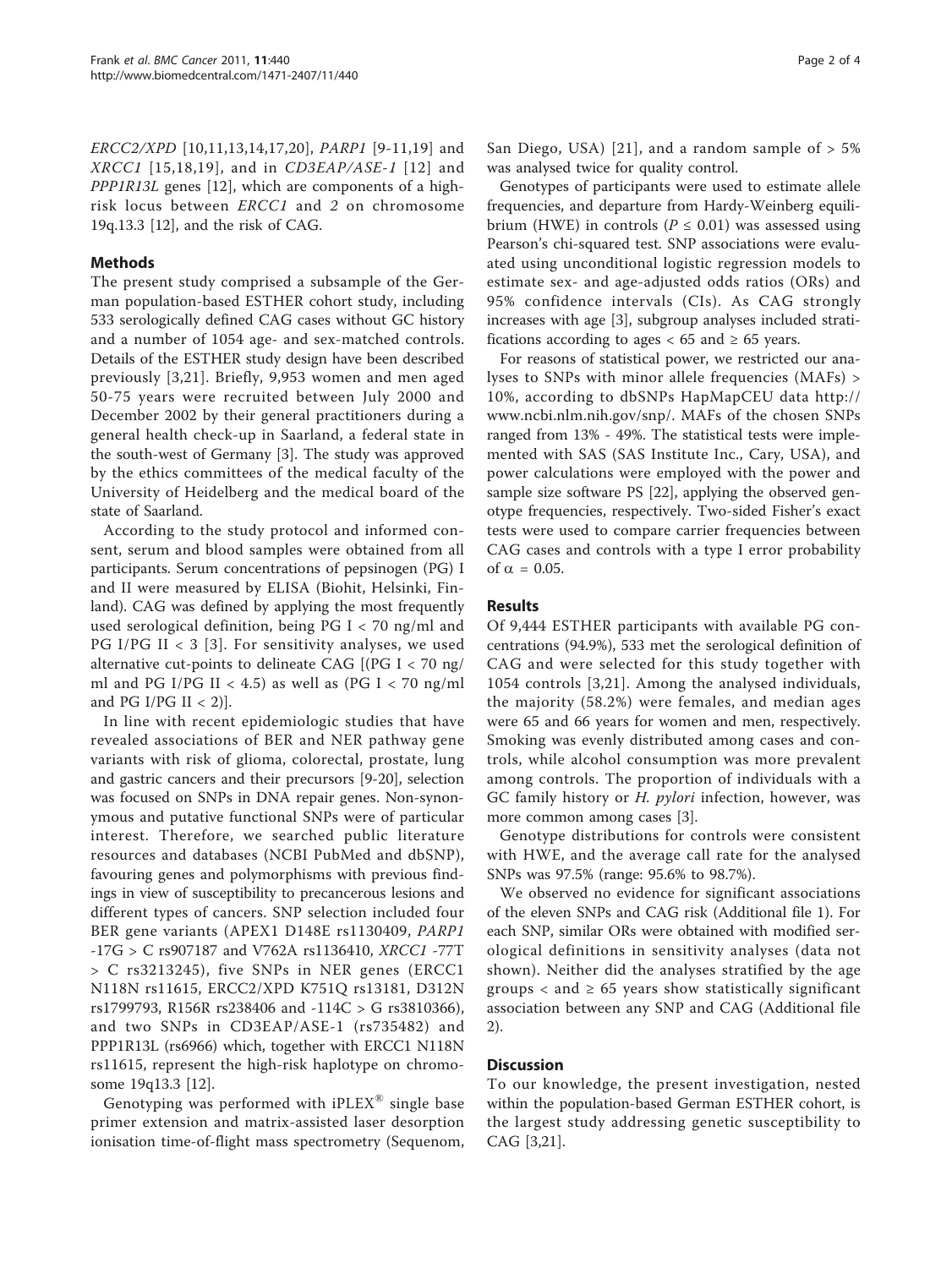<span id="page-2-0"></span>Despite both sample size and rationales, we did not find consistent associations between DNA repair SNPs and risk of CAG, the well-established precursor of intestinal GC (Additional files 1 and 2). In contrast, Capellá et al. found associations of ERCC2/XPD D312N and K751Q with an increased risk of severe CAG [[20](#page-3-0)]. The discrepant findings may be due to different serological definitions of CAG in the studies [3[,20\]](#page-3-0). Another possible reason to be considered is random variation, having in mind the much smaller number of cases  $(n =$ 246) in the study by Capellá et al. [\[20\]](#page-3-0).

Remarkably,  $XRCC1 - 77T > C$  was identified as functional polymorphism, diminishing promoter activity and thus increasing the risk of non-small cell lung cancer (NSCLC), while the three non-synonymous XRCC1 SNPs R194W, R280H and R399Q, whose functional characteristics are not determined yet, showed no association with NSCLC risk [[15\]](#page-3-0). As demonstrated by Capellá et al., R399Q in XRCC1 showed an association with an increased risk of severe chronic atrophic gastritis [[20\]](#page-3-0). Contrariwise, a recent meta-analysis indicated R194W to be XRCC1 susceptibility variant for GC [\[23](#page-3-0)]. After extensive studies of DNA repair polymorphisms in various cancer sites and ethnic populations, the results still remain inconsistent [[17\]](#page-3-0), which may be attributed to both different aetiologies of cancers, and ethnic or geographical disparities [[11](#page-3-0)].

The present study has both strengths and limitations. Strengths include the well-defined and homogeneous study population. In addition, we analysed SNPs for which associations with CAG (and/or GC and other cancers) are biologically plausible and for which associations have been previously reported [9-[20](#page-3-0)]. We had a power of 80% at a significance level of 0.05 to detect ORs ≥ 1.44/ $\leq$  0.69 (ranges 1.37-1.44/0.73-0.69) for all SNPs [\[22\]](#page-3-0). Admittedly, the presented data need to be interpreted within caution as the best serological definition of CAG is difficult to accomplish. Thus, Miki et al. suggested to use the PG I/PG II ratio for the definition of CAG and reported PG I alone to be specific, yet insufficiently sensitive [[24\]](#page-3-0), and a series of studies agreed to the necessity to include the PG I/PG II ratio in the definition [\[25,26](#page-3-0)].

Although the eleven investigated SNPs are strong candidates for susceptibility to cancers and their precursor lesions [5-[16\]](#page-3-0), this study did not indicate any major association with CAG risk. A possible explanation for the lack of significance may be that a real risk altering SNP (within one of the selected or another DNA repair pathway gene) was not analysed and missed.

## Conclusions

Our findings, based on a large number of CAG cases, do not support associations of DNA repair pathway gene SNPs with the risk of CAG. Much larger studies are needed to reveal potential weak associations. Moreover, full coverage of candidate DNA repair genes, i.e. tagging SNP approaches should be aimed for in future studies.

## Additional material

[Additional file 1: T](http://www.biomedcentral.com/content/supplementary/1471-2407-11-440-S1.DOC)able S1. DNA repair pathway single nucleotide polymorphisms (SNPs) and risk of chronic atrophic gastritis.

[Additional file 2: T](http://www.biomedcentral.com/content/supplementary/1471-2407-11-440-S2.DOC)able S2. Associations of DNA repair pathway single nucleotide polymorphisms (SNPs) with the risk of chronic atrophic qastritis among individuals < and  $\geq 65$  years of age.

#### Acknowledgements

The ESTHER study baseline examination and the analyses on chronic atrophic gastritis were funded by grants from the Baden-Wuerttemberg Ministry of Science, Research and the Arts.

#### Author details

<sup>1</sup> Division of Clinical Epidemiology and Aging Research, German Cancer Research Center, Heidelberg, Germany. <sup>2</sup>Institute of Epidemiology, Research Centre for Environment and Health, Neuherberg, Germany.

#### Authors' contributions

BF, HB, HM, MNW, ER were responsible for the study design. BF, NK, TI were involved in data acquisition and analysis. Statistical analyses, data interpretation and manuscript drafting were done by BF. All authors critically reviewed and approved the final manuscript.

#### Competing interests

The authors declare that they have no competing interests.

Received: 24 May 2011 Accepted: 11 October 2011 Published: 11 October 2011

#### References

- Correa P: [Human gastric carcinogenesis: a multistep and multifactorial](http://www.ncbi.nlm.nih.gov/pubmed/1458460?dopt=Abstract) process–[First American Cancer Society Award Lecture on Cancer](http://www.ncbi.nlm.nih.gov/pubmed/1458460?dopt=Abstract) [Epidemiology and Prevention.](http://www.ncbi.nlm.nih.gov/pubmed/1458460?dopt=Abstract) Cancer Res 1992, 52:6735-6740.
- 2. Ferlay J, Shin HR, Bray F, Forman D, Mathers C, Parkin DM: [Estimates of](http://www.ncbi.nlm.nih.gov/pubmed/21351269?dopt=Abstract) [worldwide burden of cancer in 2008: GLOBOCAN 2008.](http://www.ncbi.nlm.nih.gov/pubmed/21351269?dopt=Abstract) Int J Cancer 2010, 127:2893-2917.
- 3. Weck MN, Stegmaier C, Rothenbacher D, Brenner H: [Epidemiology of](http://www.ncbi.nlm.nih.gov/pubmed/17767472?dopt=Abstract) [chronic atrophic gastritis: population-based study among 9444 older](http://www.ncbi.nlm.nih.gov/pubmed/17767472?dopt=Abstract) [adults from Germany.](http://www.ncbi.nlm.nih.gov/pubmed/17767472?dopt=Abstract) Aliment Pharmacol Ther 2007, 26:879-887.
- 4. Machado AM, Figueiredo C, Seruca R, Rasmussen LJ: [Helicobacter pylori](http://www.ncbi.nlm.nih.gov/pubmed/20122996?dopt=Abstract) [infection generates genetic instability in gastric cells.](http://www.ncbi.nlm.nih.gov/pubmed/20122996?dopt=Abstract) Biochim Biophys Acta 2010, 1806:58-65.
- 5. Costa AC, Figueiredo C, Touati E: [Pathogenesis of Helicobacter pylori](http://www.ncbi.nlm.nih.gov/pubmed/19712163?dopt=Abstract) [infection.](http://www.ncbi.nlm.nih.gov/pubmed/19712163?dopt=Abstract) Helicobacter 2009, 14(Suppl 1):15-20.
- 6. Machado AM, Figueiredo C, Touati E, Máximo V, Sousa S, Michel V, Carneiro F, Nielsen FC, Seruca R, Rasmussen LJ: [Helicobacter pylori](http://www.ncbi.nlm.nih.gov/pubmed/19383819?dopt=Abstract) [infection induces genetic instability of nuclear and mitochondrial DNA](http://www.ncbi.nlm.nih.gov/pubmed/19383819?dopt=Abstract) [in gastric cells.](http://www.ncbi.nlm.nih.gov/pubmed/19383819?dopt=Abstract) Clin Cancer Res 2009, 15:2995-3002.
- 7. Lamarque D, Tran Van Nhieu J, Breban M: [What are the gastric](http://www.ncbi.nlm.nih.gov/pubmed/12759678?dopt=Abstract) [modifications induced by acute and chronic Helicobacter pylori](http://www.ncbi.nlm.nih.gov/pubmed/12759678?dopt=Abstract) [infection?](http://www.ncbi.nlm.nih.gov/pubmed/12759678?dopt=Abstract) Gastroenterol Clin Biol 2003, 27:391-400.
- 8. Hoeijmakers JH: [Genome maintenance mechanisms for preventing](http://www.ncbi.nlm.nih.gov/pubmed/11357144?dopt=Abstract) [cancer.](http://www.ncbi.nlm.nih.gov/pubmed/11357144?dopt=Abstract) Nature 2001, 411:366-374.
- 9. Ogino H, Nakayama R, Sakamoto H, Yoshida T, Sugimura T, Masutani M: [Analysis of poly\(ADP-ribose\) polymerase-1 \(PARP1\) gene alteration in](http://www.ncbi.nlm.nih.gov/pubmed/20113831?dopt=Abstract) [human germ cell tumor cell lines.](http://www.ncbi.nlm.nih.gov/pubmed/20113831?dopt=Abstract) Cancer Genet Cytogenet 2010, 197:8-15.
- 10. Liu Y, Scheurer ME, El-Zein R, Cao Y, Do KA, Gilbert M, Aldape KD, Wei Q, Etzel C, Bondy ML: [Association and interactions between DNA repair](http://www.ncbi.nlm.nih.gov/pubmed/19124499?dopt=Abstract) [gene polymorphisms and adult glioma.](http://www.ncbi.nlm.nih.gov/pubmed/19124499?dopt=Abstract) Cancer Epidemiol Biomarkers Prev 2009, 18:204-214.